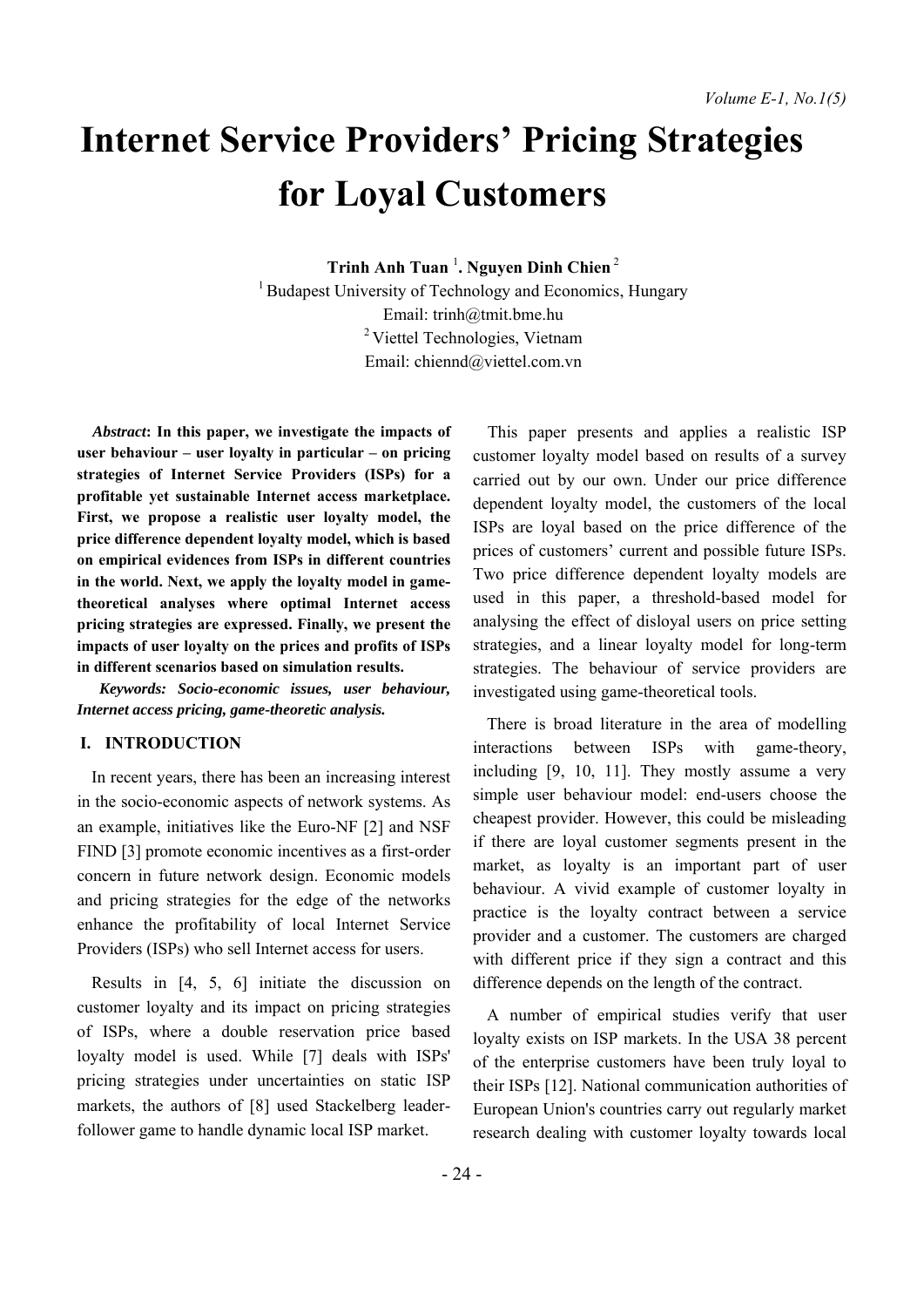ISPs. In the UK 27 percent of broadband users have already switched their provider at least once [13], while in Ireland 84 percent of subscribers have not change their ISP in the last 12 months [14]. In Portugal, 81 percent of broadband customers said that they do not intend to change ISP in the next 12 months [15]. In addition, only 16 percent of the Finnish subscribers have switched their ISP in 2007, mainly because of a better offer from a competitor [16].

 The paper is structured as follows. First, in Section 2 we make a case for a loyalty model which is based on the price difference of service providers. Section 3 shows the implications of a disloyal customer segment on ISPs' pricing strategies based on a gametheoretical analysis. Section 4 presents simulation results where we quantify the effect of uncertain a priori knowledge on market shares, prices, and profits. Section 5 concludes the paper.

# **II. A CASE FOR PRICE DIFFERENCE DEPENDENT LOYALTY IN ISP MARKETS**

In order to create a realistic user loyalty model toward ISPs we carried out by our own a survey to gain insights about customer loyalty towards ISPs. Based on almost 800 answers we can state that loyalty exists on the Hungarian ISP market as more than half of the persons have not switched their ISP in the last five years. Numerous factors might have an impact on user loyalty, including Quality of Experience or customer service, but it turned out that the price difference of the ISPs also effects users' loyalty intentions toward service providers.

We asked what was the minimal price difference between the current and an other ISP when the answerers would switch their service providers. It was supposed that the two ISPs offer exactly the same service including connection speed, help center, etc. The answers are shown in Figure 1. Only around 5 percent of the answers would never leave their current ISPs, the remaining 95 percent said that there exists a price difference where they would become disloyal and would switch their provider. Based on the results we argue that modelling user loyalty based on the minimal price difference to switch is a realistic description of the ISP pricing problem.

#### Minimal price difference to switch



*Figure 1. Minimal price difference to switch to another ISP relative to the average salary* 



*Figure 2. Relation of user loyalty and minimal price difference* 

Modelling loyalty based on price differences not only represents the relationship between the two prices but also includes information about the socioeconomic aspects of the market. As an illustration, consider two countries, a rich one and a poor one. In each country exist two IPSs, they provide Internet access for 5\$ and for 10\$. The price ratios are the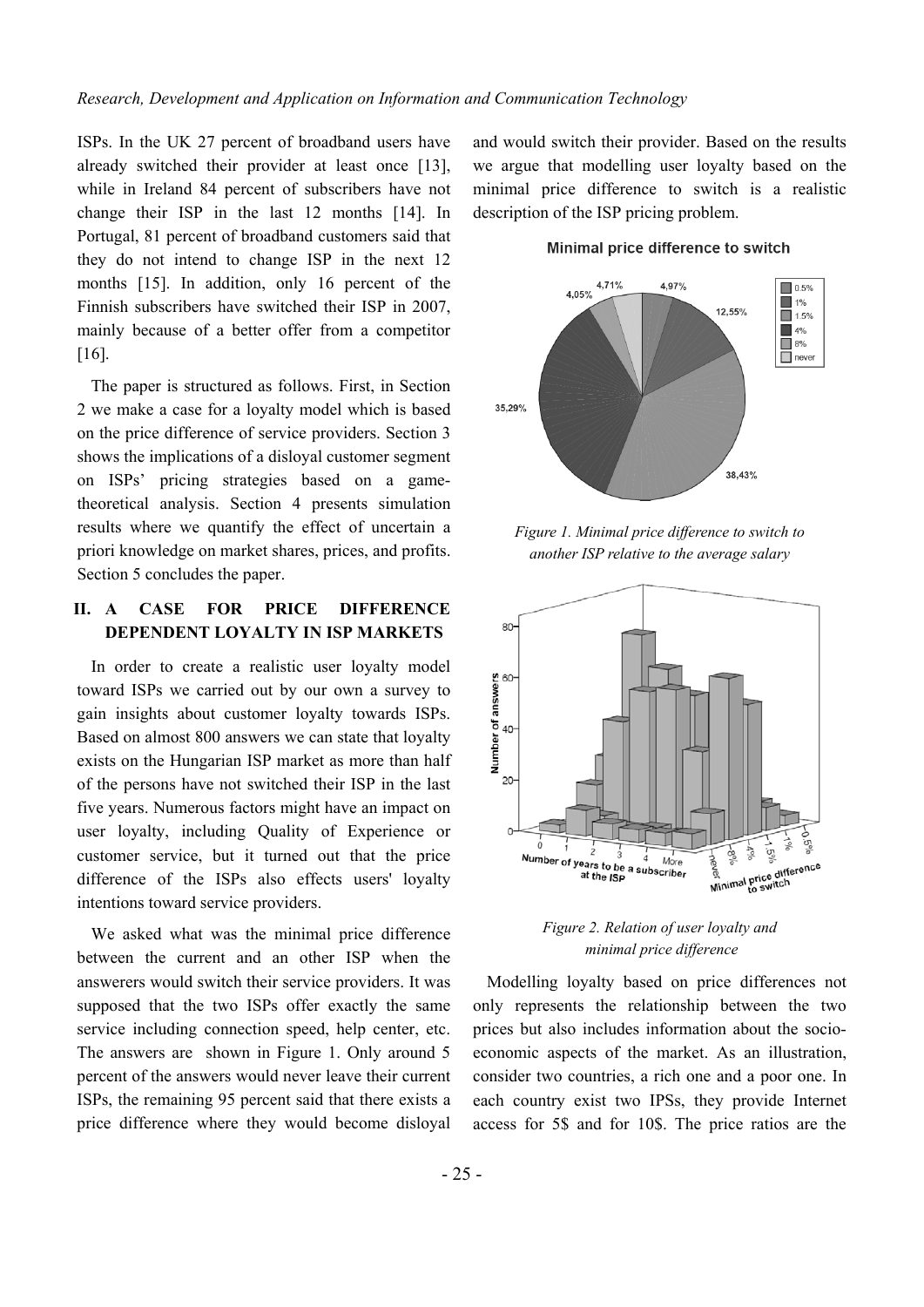<span id="page-2-0"></span>same in both countries  $(0.5)$  but it is clear that there will be much more switchers in the poor country, where 5\$ (the price difference) worths a lot more than in the richer country. The relation between the number of years to be a customer of the current ISP and the minimal price difference to switch is presented in Figure 2.

The minimal price differences are not specific to the loyalty history of the subscribers. Regardless of the years to be a subscriber of a specific ISP there are similar price differences where the customers would switch their ISPs.

## **III. PRICING INTERNET ACCESS FOR DISLOYAL USERS**

In this section we present our threshold-based loyalty model and apply it to analyse pricing strategies of service providers dealing with disloyal users. We investigate a price setting game where only two service providers exist. Customers are split into two partitions upon their loyalty:  $l_1$  customers are loyal to  $ISP_1$ , while  $ISP_2$  has  $l_2$  loyal users.  $d_i$  denotes the price difference, meaning that if the price of  $ISP_i$  is more than the other ISP's price plus  $d_i$  then the user will be a switcher, she leaves her ISP for the other one.

The demand function is modelled as a constant function until a border price (α). If at least one of the ISPs sets a price less than α, the demand is  $l_1 + l_2$  but above α none of the users buys Internet access. The service providers set their prices simultaneously and after that the users select their access providers. The payoff functions of the ISPs can be expressed as

$$
\Pi_{1} = \begin{cases}\n(I_{1} + I_{2})p_{1} & p_{1} < p_{2}, |p_{1} - p_{2}| > d_{2} \\
I_{1}p_{1} & p_{1} - p_{2}| \le d_{1} \\
0 & p_{1} > p_{2}, |p_{1} - p_{2}| > d_{1}\n\end{cases}
$$
\n
$$
\Pi_{2} = \begin{cases}\n(I_{1} + I_{2})p_{2} & p_{2} < p_{1}, |p_{2} - p_{1}| > d_{1} \\
I_{2}p_{2} & p_{2} - p_{1}| \le d_{2} \\
0 & p_{2} > p_{1}, |p_{2} - p_{1}| > d_{2}\n\end{cases}
$$

[Figure 3](#page-2-0) illustrates the payoff function in two different scenarios. We present the payoff of  $ISP_1$  at different prices  $(p_1)$  while the price of  $ISP_2$  is fixed. [Figure 3a](#page-2-0) presents the payoff function if the border price is not smaller than the price of  $ISP_2$  plus the price difference, while [Figure 3](#page-2-0)b shows the payoff if the border price is lower.

We have shown in [6] that the ISP price setting game with price difference dependent loyalty has only one pure strategy equilibrium if the ISPs have same price difference (*d*) but this assumption is not always true in the real world. One ISP can have more hardcore loyal subscribers than the others. To model this we introduce separate minimal values  $(d_i)$  for every ISP. Using this we can model disloyal users if we add a new virtual service provider to the market with users who have zero minimal price difference. The formal definition of game is:

- Players: the Internet Service Providers,  $i = 1, \ldots, n$ , ISP<sub>i</sub> has 1 loyal customers with  $d_i$  price difference
- Strategies: the price of the Internet access, the decision of ISP<sub>i</sub> is  $p_i$ ,  $p_i \in [0, \alpha]$ , players can have only pure strategies, they play singleshot game. Pure strategies mean that a player takes an action in the strategy space with probability 1. Single-shot game means that a game is played once and for all, no repetition is allowed.
- Payoff functions: the payoff of  $ISP_i$  is based on the above described payoff functions



*Figure 3. Illustration of the payoff function*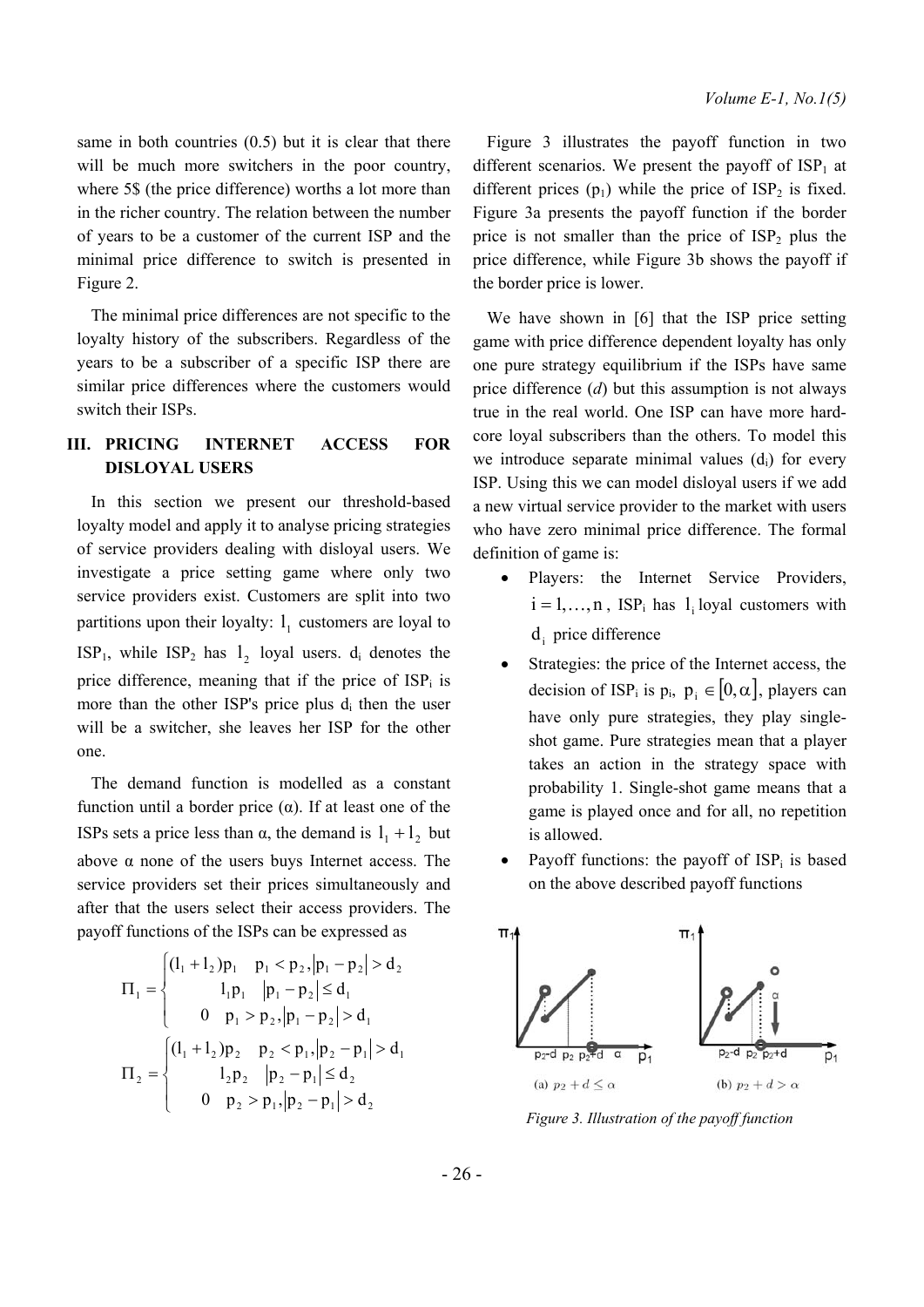#### **Proposition**

If the ISPs' subscribers have different price differences there exists a pure strategy Nash equilibrium of the two-player game if the following conditions hold:

$$
\frac{1_2}{1_1 + 1_2} \le \frac{d_2}{\alpha}
$$

$$
\frac{1_1}{1_1 + 1_2} \le \frac{d_1}{\alpha}
$$

#### **Proof**

We calculate the minimal prices where an ISP will compete in the  $[0, \alpha - d_i]$  and  $[\alpha - d_i, \alpha]$  intervals. We deal with  $ISP_1$ , we can have similar conditions for  $ISP_2$ :

$$
p_2 \in [0, \alpha - d_1]: \quad p_2 > d_2 + \frac{l_1(d_1 + d_2)}{l_2}
$$

$$
p_2 \in [\alpha - d_1, \alpha]: \quad p_2 > d_2 + \frac{l_1 \alpha}{l_1 + l_2}
$$

This game has a best response figure where an intersection of the graphs does not exist, except at ( $\alpha, \alpha$ ). ISP<sub>1</sub> will compete if her payoff can be larger in case she grabs the users of  $ISP_2$ , namely

$$
(l_1 + l_2)(\alpha - d_2) > l_1 \alpha
$$
  
\n
$$
l_2 \alpha > d(l_1 + l_2)
$$
  
\n
$$
\frac{l_2}{l_1 + l_2} > \frac{d_2}{\alpha}
$$

The conclusion is the same for  $ISP_2$ . This means that if the ISPs' subscribers have different price sensitivities there exists a pure strategy Nash equilibrium at  $(\alpha, \alpha)$  if the following conditions are satisfied:

$$
\frac{l_2}{l_1 + l_2} \le \frac{d_2}{\alpha}, \quad \frac{l_1}{l_1 + l_2} \le \frac{d_1}{\alpha}
$$

The proposition can be generalised for N players, where the conditions of the Nash equilibrium are similar to the conditions of two player game.

 With the above introduced model we are able to handle disloyal users by creating a virtual ISP which

has the disloyal users. The price sensitivity of the subscribers of the virtual ISP is small (around zero). If we look at the constraints we can see that if we have disloyal users the game will no longer have pure strategy Nash equilibrium: the value of α  $\frac{d_v}{dx}$  will be zero but the left side of the inequations will be positive. As a closing word we state that if there are disloyal users on the market the Internet Service Providers can not play their pure equilibrium strategies, they have to set their prices based on probabilities and compete for the disloyal users.

## **IV. IMPACT OF LONG - TERM INTERACTION ON DYNAMIC ISP MARKETS**

The ISPs usually do not have complete knowledge about their competitors, they only have believes. The ISPs set their access prices based on their a priori information which will be adjusted based on the observed behaviour of the competitors. ISPs have to price Internet access not only on static markets. Pricing strategies are even more crucial on dynamic markets if strategic decisions have to be made. We call a decision strategic if it has a significant longterm effect on the company. In this section, we analyse dynamic ISP markets, where a new ISP enters a local market using a linear price difference dependent loyalty model.

We model game-theoretically the entry situation using a Stackelberg leader-follower game, where the incumbent ISPs are the leaders and the entrant ISP is the follower of the game.

The customers buy Internet access if the access price is at most  $\alpha$ . The local ISP market consists of  $i = 1, \ldots, n$  companies, ISP<sub>i</sub> has  $l_i$  loyal customers, thus the total number of the customers is  $\sum l_i$ . If a

i

subscriber changes her ISP then she selects the cheapest available price. The new, entering ISP has not got any subscribers at the beginning. We assume that the subscribers' loyalty is based on the ISPs' price difference, we use a linear customer loyalty function,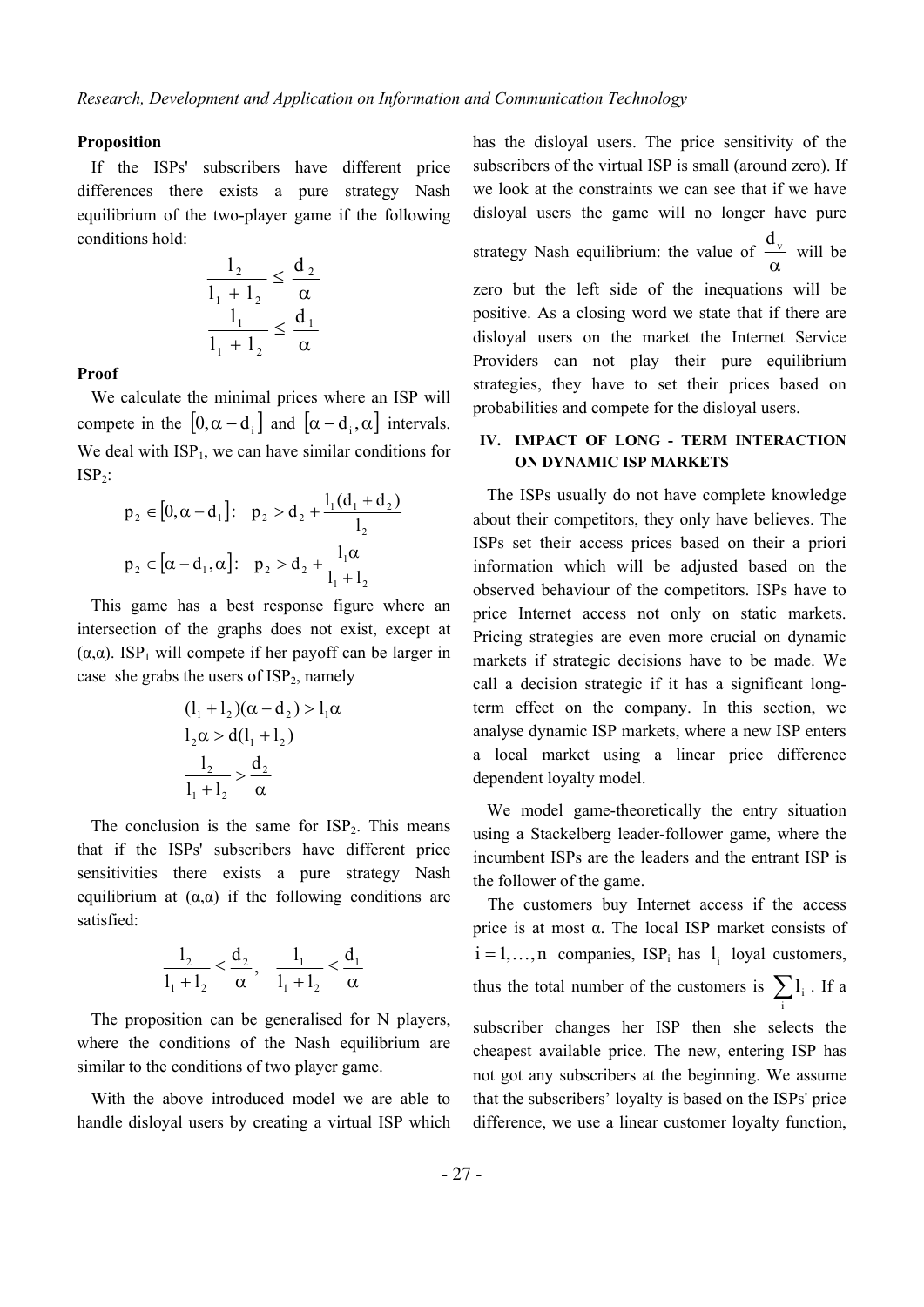meaning ISP<sub>i</sub> looses  $L_i = \frac{p_i - p_j}{\alpha} l_i$  $=\frac{p_i-p_j}{l_i}$  customers if ISP<sub>j</sub> has the lowest price ( $p_i < p_i$ ). Every service provider plays rationally, namely selects its profit maximizing strategy. The discount factor is denoted by  $0 \le \Theta \le 1$ , the profit of ISPs is discounted at each step with  $\Theta$ . We assume that each ISP has the same discount factor.  $k_i$  denotes the number of rounds for  $ISP_i$  looks forward. The ISPs do not know in advance the payoff of future rounds, they only have a priori knowledge.  $EP_i^{(k)}$  denotes ISP<sub>i</sub> belief about the expected access price in round *k*. Similarly  $\text{EI}^{(k)}$  is the ISP<sub>i</sub>'s expected subscriber number in that round. The payoff function of the service providers is

$$
\Pi_i = l_i^* p_i + \sum_{j=1}^{k_i} \Theta^j E l_i^{(k)} E P_i^{(k)}
$$
, where  $l_i^*$  denotes

the number loyal customers after the entry.

We assume that the ISPs have complete information when they select their strategies. However, real ISPs usually do not know the exact values of the parameters, e.g. the scope of other ISP's payoff, the price of the Internet access in the next rounds, the number of own subscribers, and the discount factor of the ISPs can also be variable. These uncertainties have an impact on the price setting decisions what we quantify later on.

The formal definition of analysed long-term price setting game is as follows.

- Players: the Internet Service Providers,  $i = 1, \ldots, n$ , ISP<sub>i</sub> is an incumbent with  $l_i$  loyal customers while  $ISP_{n+1}$  is the entrant of the game
- Strategies:  $p_i \in [0, \alpha]$  the price of the Internet access at  $ISP_i$ , ISP<sub>i</sub> looks forward  $k_i$ rounds in order to maximize its payoff, only pure strategies are allowed and the expected access price P is constant in the future based on the mixed strategies of ISPs on a competitive market.

Payoff functions: the payoffs of the ISPs are:

$$
\Pi_{i} = \left(1 - \frac{p_{i} - p_{n+1}}{\alpha}\right) l_{i} p_{i} + \sum_{j=1}^{k_{i}} \Theta^{j} \left(1 - \frac{p_{i} - p_{n+1}}{\alpha}\right) l_{i} P, i = 1, ..., n
$$
\n
$$
\Pi_{n+1} = \sum_{i=1}^{n} \frac{p_{i} - p_{n+1}}{\alpha} l_{i} p_{n+1} + \sum_{j=1}^{k_{n+1}} \Theta^{j} \frac{p_{i} - p_{n+1}}{\alpha} l_{i} P
$$

The first term of the payoff function denotes the profit of the current round, while the second describes the weighted profit of future rounds. The profit is proportional to the number of subscribers and the profit of an access. The entrant  $ISP_{n+1}$  has to set the lowest price in order to have customers, otherwise  $ISP_{n+1}$  can not enter the market. The algebraic calculation, based on the best response functions of the providers, yields implicit equations for the equilibrium prices. The equilibrium prices can be expressed explicitly solving a system of linear equations formulated from the implicit equations. However, the solutions of the system are equilibrium prices only if all the prices are between 0 and  $\alpha$ . In other cases, the optimal prices can be computed creating an order of the ISPs, e.g. based on their number of customers, the last ISP in the hierarchy is the entrant company.

Using the ordering, the equilibrium prices can be expressed step-by-step using the backward induction paradigm of game theory. In particular, first the entrant ISP selects its equilibrium price in every possible scenario which can exist based on the decisions of the other ISPs, after that the next ISP selects its price, etc. In the followings, we present simulation results where the equilibrium prices are computed using this backward induction method. Moreover we also quantify the profits and market shares of the ISPs. The simulations assume a market with 100 customers.

The impact of incumbent's discount factor is shown in [Figure 4](#page-5-0) when a new ISP enters a monopolistic local ISP market. The market share of the incumbent ISP is hundred percent  $(l_1 = 100)$ , she looks forward  $k_1$  = 5 rounds. The access prices can be between 0 and 100 while the expected future price is 40.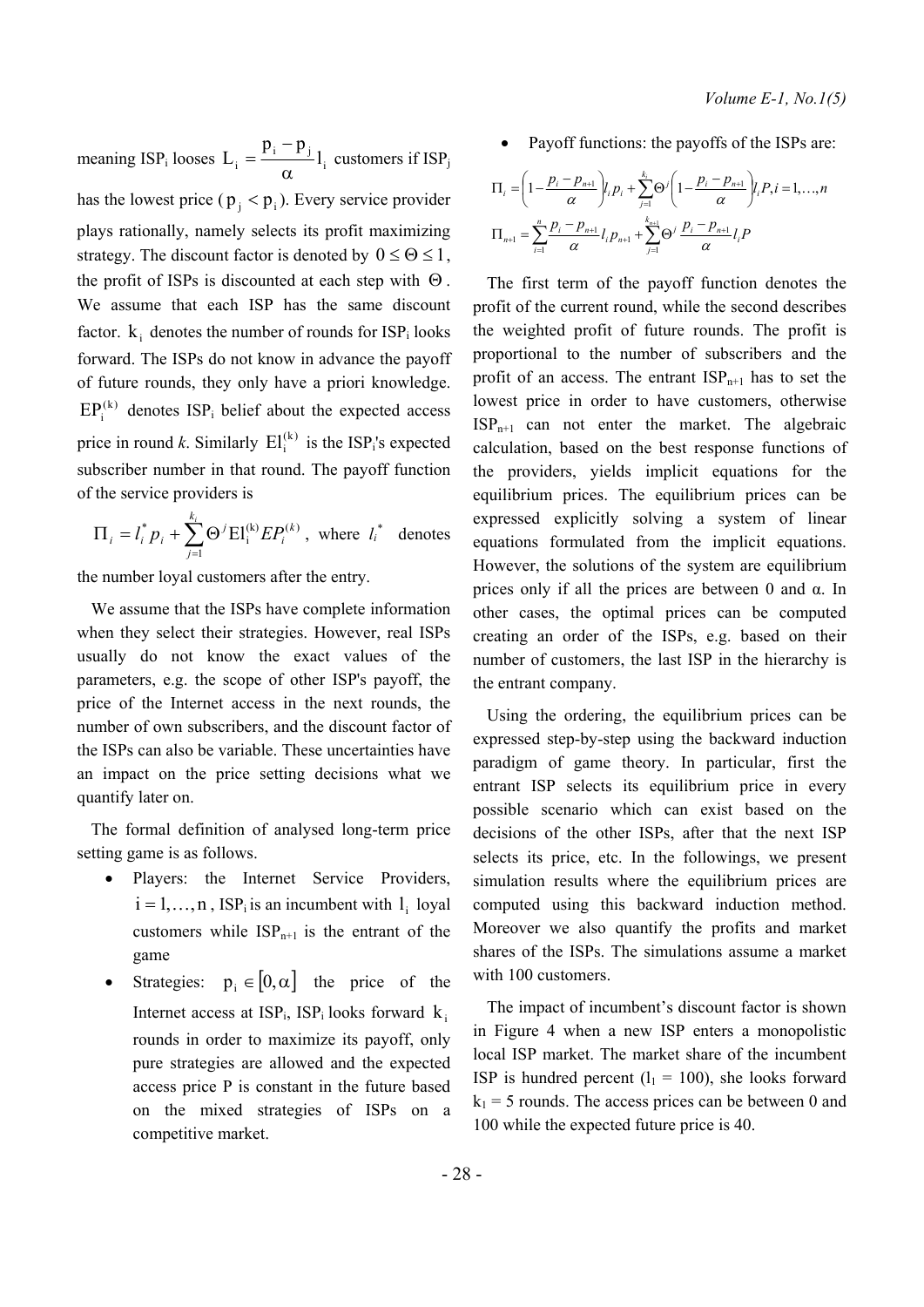<span id="page-5-0"></span>

*Figure 4. The impact of discount factor on market shares, prices and profits, when an ISP enters a monopolistic market* 

The entrant ISP has a discount factor of 0.8 and she looks forward 15 rounds while setting the price. At smaller discount values the possible future incomes are negligible to the income of the current round, therefore the incumbent ISP sets a price as high as possible (a), to maximize its profit. Accordingly, the entrant ISP can grab a significant part of the market with a small enough price, in some cases almost the half of the users select the entrant ISP (b). As the expected profit of the future becomes more significant, meaning the discount factor is more than 0.8, the incumbent ISP tries to hold its subscribers by lowering its price. Because of the lower prices the profit of the ISPs are decreasing (c), but the incumbent ISP has always larger profit than the entrant ISP.





We illustrate the impact of the scope of the pricing decisions on market shares. In [Figure 5,](#page-5-0) we present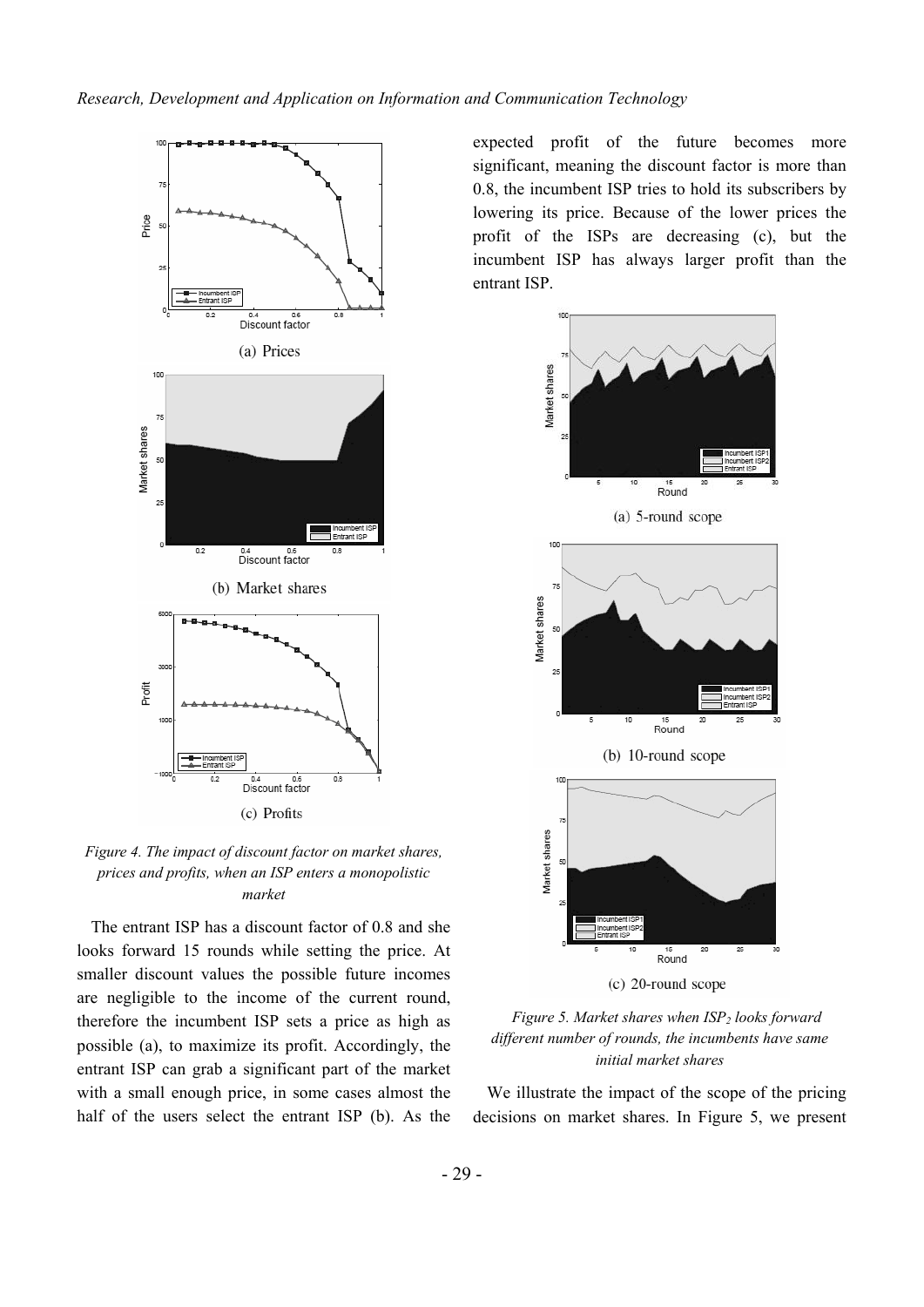three scenarios where the scope of incumbent  $ISP_2$  is 5, 10, and 20 rounds respectively, while the other ISPs look forward for 15 rounds.

The incumbent ISPs weight the future incomes with a discount factor of 0.9 while the entrant has only 0.2 as a discount factor. If the number of rounds is small (a)  $ISP_2$  lost almost all of her customers, while if she sets prices based on 10 rounds her market share is the same as the entrant's (b). Furthermore, if  $ISP_2$  prices Internet access based on long-term decisions, where she looks forward 20 rounds, the entrant ISP's market share becomes marginal (c).

### **V. SUMMARY**

 In this paper, we have demonstrated how Internet Service Providers can include loyal customer segments in their price setting strategies in order to maximize their incomes. We have provided gametheoretical analysis for handling disloyal customers on static ISP markets, where the number of providers is constant. It turned out that if disloyal subscribers exist on the market, the ISPs have to price Internet access using mixed strategies, creating competition between the ISPs. In addition, we have applied linear price different dependent loyalty model to price access on dynamic ISP markets. Based on the simulation results, we state that long-term Internet access pricing strategies have to be selected carefully in order to maximise the profits of ISPs.

Workshop on Socio-Economic Aspects of Next Generation Internet, Sweden, 2008.

- [6] Biczók, G., Kardos, S., Trinh, T.A.: Pricing Internet Access for Disloyal Users: a Game-Theoretic Analysis, SIGCOMM 2008 Workshop on Economics of Networked Systems 2008.
- [7] Gyarmati L., Trinh, T.A.: How to Price Internet Access for Disloyal Users under Uncertainty, Annals of Telecommunications, submitted, 2009.
- [8] Gyarmati L., Trinh, T.A.: On Competition for Market Share in a Dynamic ISP Market with Customer Loyalty: A Game-Theoretic Analysis, 6th International Workshop on Internet Charging and QoS Technologies, Aachen, 2009.
- [9] He, L., Walrand., J.: Pricing and Revenue Sharing Strategies for Internet Service Providers, IEEE Infocom, 2005.
- [10] X.-R. Cao, H.X. Shen, Wirth, P.: Internet Pricing with a Game Theoretical Approach: Concepts and Examples, IEEE/ACM Transactions on Networking, pp. 208-216, 2002.
- [11] Shakkottai, S., Srikant, R.: Economics of Network Pricing with Multiple ISPs, IEEE Infocom, 2005.
- [12] Walker: The 2005 Walker Loyalty Report for Information Technology, 2005.
- [13] Ofcom Office of Communications: The Communications Market, 2008.
- [14] Comreg Commission for Communications Regulation: Consumer ICT Survey, 2008.
- [15] ANACOM: Survey on the use of broadband, 2006
- [16] FICORA Finnish Communications Regulatory Authority: Market Review, 2007.

## **REFERENCES**

- [1] Economics of Networked Systems Group, BME, http://netecon\_group.tmit.bme.hu/
- [2] Euro-NF: Network of Excellence on the Network of the Future, http://euronf.enst.fr
- [3] NSF: Future Internet Network Design Initiative, http://find.isi.edu
- [4] Chiou, J.S.: The Antecedents of Consumers' Loyalty Toward Internet Service Providers, Inf. Manage. 41(6), 685-695 (2004).
- [5] Trinh, T.A.: Pricing Internet Access for Disloyal Users: a Game-Theoretic Analysis, extended abstract,